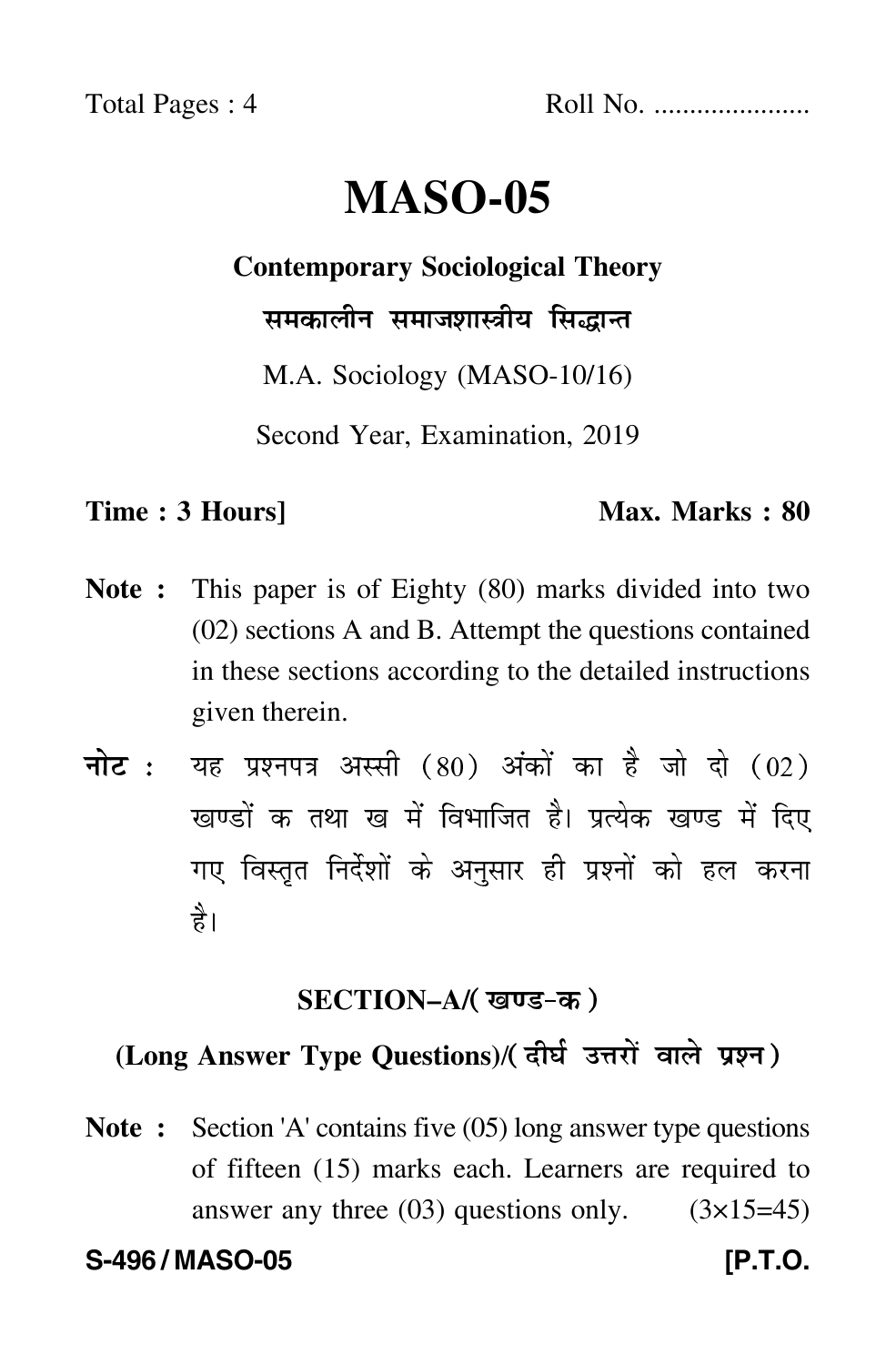- <mark>नोट</mark> : खण्ड 'क' में पाँच (05) दीर्घ उत्तरों वाले प्रश्न दिये गये हैं, प्रत्येक प्रश्न के लिए पन्द्रह (15) अंक निर्धारित हैं। शिक्षार्थियों को इनमें से केवल तीन (03) प्रश्नों के उत्तर देने हैं।
- **1.** What is sociological theory ? Explain the type of sociological theory according to Don Mortindale.

समाजशास्त्रीय सिद्धांत क्या है? डान मार्टिण्डेल के अनुसार समाजशास्त्रीय सिद्धांत के प्रकारों का वर्णन कीजिए।

**2.** What do you understand by structural functionalism ? Explain the view of R.K. Merton in regard of structural functionalism.

संरचनात्मक प्रकार्यवाद से आप क्या समझते हैं? संरचनात्मक प्रकार्यवाद के सम्बन्ध में आर.के. मर्टन के दृष्टिकोण की व्याख्या कोजिए।

- **3.** Explain the thought on Phenomenology of Alfred Schutz's. घटना क्रिया विज्ञान पर अल्फ्रेड शुट्ज के विचारों की व्याख्या कोजिए।
- **4.** What do you understand by social exchange theory ? Explain the view of George C. Homans on social exchange. सामाजिक विनिमय सिद्धान्त से आप क्या समझते हैं? सामाजिक विनिमय पर जार्ज सी. होमन्स के दृष्टिकोण की व्याख्या कीजिए।

# **S-496 / MASO-05 [ 2 ]**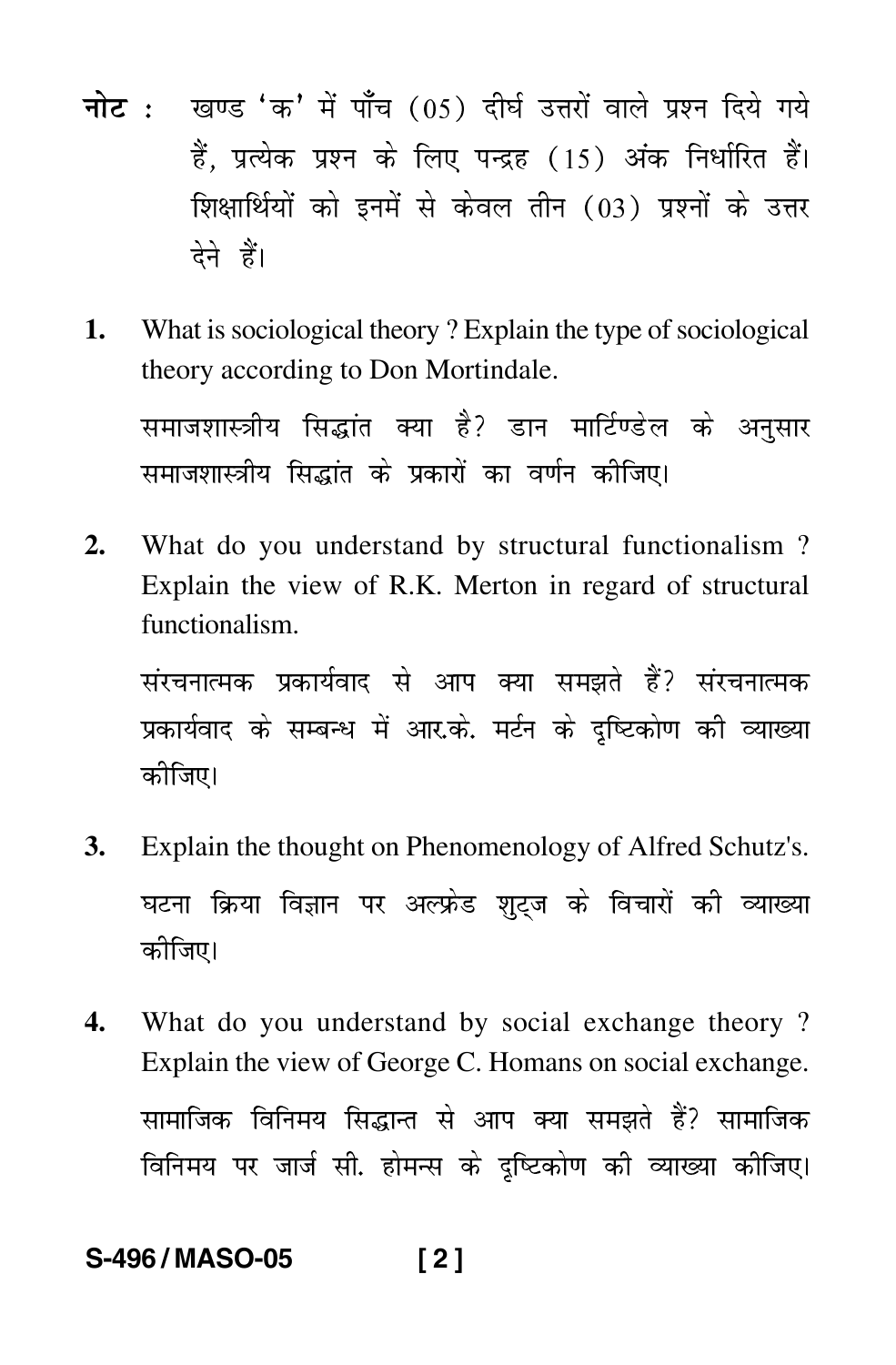**5.** Describe the contribution of main thinkers along with explanation of post modernism.

उत्तर आधुनिकवाद को स्पष्ट करते हुए इनके प्रमुख विचारकों के योगदान का वर्णन कीजिए।

### **SECTION–B/**

# (Short Answer Type Questions)/( लघु उत्तरों वाले प्रश्न )

**Note :** Section 'B' contains eight (08) short answer type questions of seven (07) marks each. Learners are required to answer any five (05) questions only.

 $(5 \times 7 = 35)$ 

- <mark>नोट</mark> : खण्ड 'ख' में आठ (08) लघु उत्तरों वाले प्रश्न दिये गये हैं, प्रत्येक प्रश्न के लिए सात (07) अंक निर्धारित हैं। शिक्षार्थियों को इनमें से केवल पाँच (05) प्रश्नों के उत्तर देने हैं।
- **1.** State the relationship between theory and research. सिद्धान्त और शोध के मध्य सम्बन्ध स्पष्ट कीजिए।
- **2.** Write a short note on positivism perspective. प्रत्यक्षवादी परिप्रेक्ष्य पर एक संक्षिप्त टिप्पणी लिखिए।
- **3.** Structure and function are complementary concept. Explain it.

संरचना तथा प्रकार्य परस्पर पूरक अवधारणाएं है। व्याख्या कीजिए।

### **S-496 / MASO-05 [ 3 ] [P.T.O.**